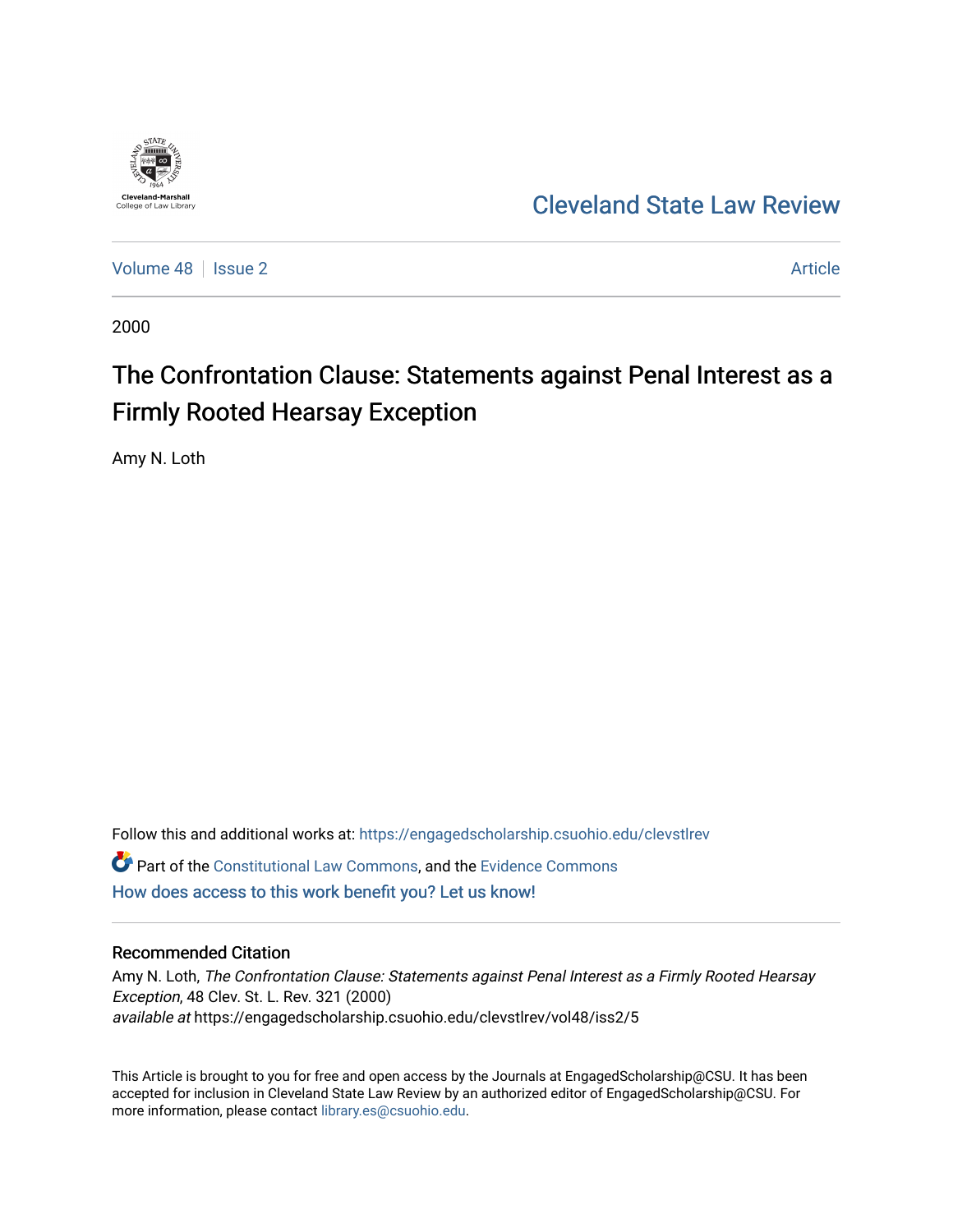## THE CONFRONTATION CLAUSE: STATEMENTS AGAINST PENAL INTEREST AS A FIRMLY ROOTED HEARSAY **EXCEPTION**

#### AMY N. LOTH $<sup>1</sup>$ </sup>

| 1. Self-Inculpatory v. Non       |  |
|----------------------------------|--|
|                                  |  |
|                                  |  |
| 3. Policy Concerns Behind Firmly |  |
|                                  |  |
|                                  |  |
|                                  |  |

#### I. INTRODUCTION

Imagine a defendant is charged with bank robbery. A co-defendant, after voluntarily submitting to an informal interview and being subsequently *Mirandized*, waives his right to counsel and confesses to the robbery. Imagine also that this codefendant confessed not only to committing the robbery, but also to devising the scheme behind the robbery, buying the masks and gloves, and everything else necessary to carry out the robbery. The confession acknowledged a getaway driver, implying it was the defendant, but the co-defendant never expressly named his accomplice. There are no allegations that the co-defendant's confession was coerced, nor was the statement made in exchange for favorable treatment. The codefendant has since died, so a joint trial is not a possibility. Now, the government wants to introduce the decedent's voluntary confession incriminating the defendant against the defendant at trial without giving the defendant a chance to cross-examine him under the Sixth Amendment.

It is in these situations that a court must choose between two competing policies. On the one hand, the Constitution gives accused criminal defendants the right to cross-examine their accusers, $2$  because it is through cross-examination that a jury will be able to decipher the truth by judging the credibility of a witness through observation of the witness' demeanor. On the other hand, if the witness is dead (or unavailable), administering justice may warrant dispensing with confrontation at trial if cross-examination would add little, if anything, to the statements' reliability. This Article will explore why these types of confessions, called self-inculpatory

j

<sup>&</sup>lt;sup>1</sup>B.S., University of Nebraska at Omaha (1997); J.D., University of Kansas School of Law (2000); Associate, Lewis, Rice & Fingersh, L.C., Kansas City, Missouri.

<sup>&</sup>lt;sup>2</sup>The Sixth Amendment to the United States Constitution provides that in a criminal prosecution, the accused has the right "to be confronted with the witnesses against him." U.S. CONST. amend. VI.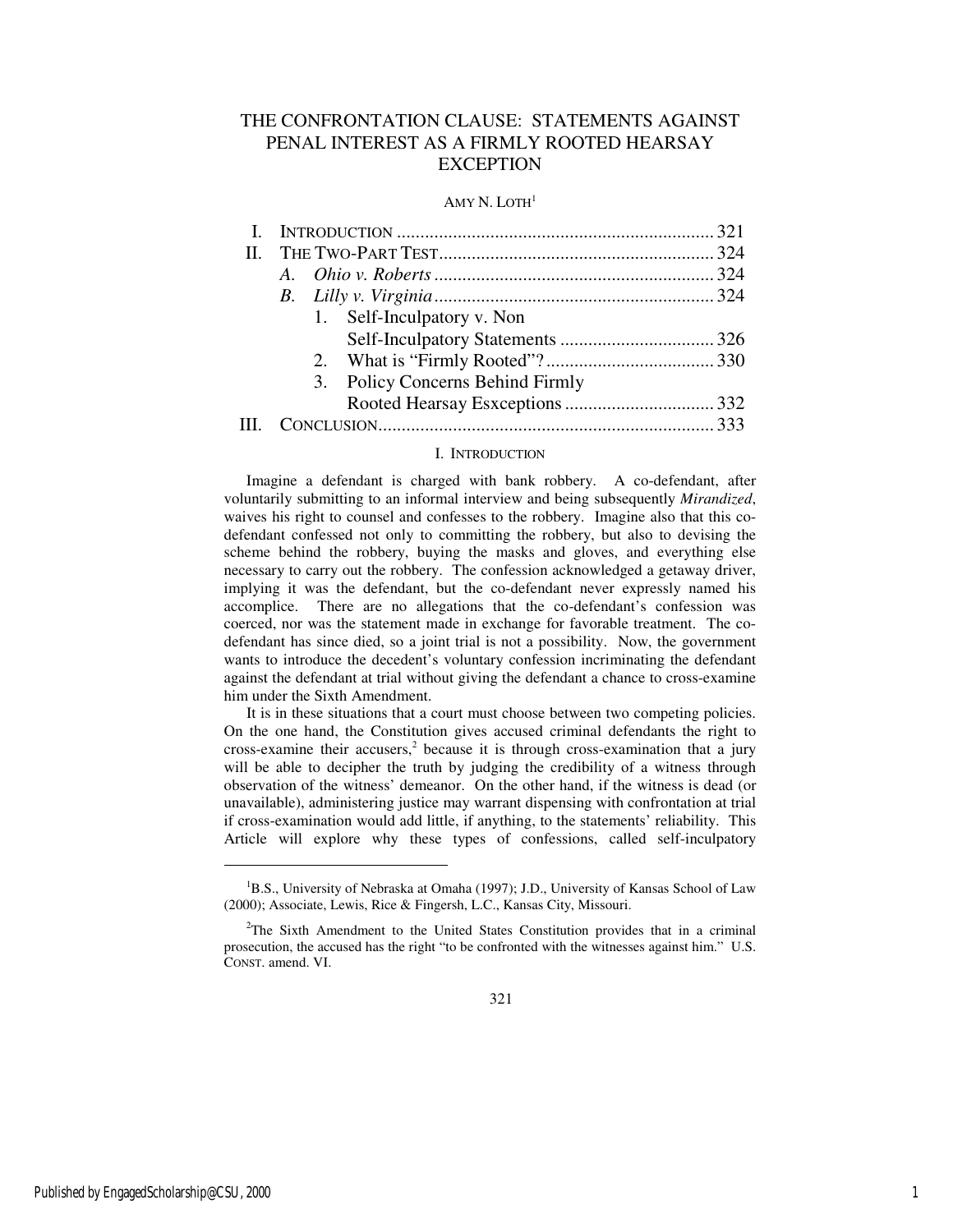statements, should be admissible under the Confrontation Clause of the Sixth Amendment.

Out-of-court statements, "other than one made by the declarant while testifying at the trial or hearing, offered in evidence to prove the truth of the matter asserted" are called hearsay. $3$  Ordinarily, the out-of-court statements of a non-testifying declarant (usually a co-defendant) are excluded as hearsay because they are offered to prove the truth of the matter asserted.<sup>4</sup> The rule against hearsay reflects concern about the trustworthiness of out-of-court statements because such statements are usually not subject to cross-examination and are thus considered unreliable. Exceptions to the hearsay rule permit courts to admit certain hearsay statements without crossexamination if those statements bear indicia of reliability and trustworthiness sufficient to overcome these concerns.

One such exception is Federal Rule of Evidence 804(b)(3), which provides that, if the hearsay declarant is unavailable to testify as an in-court witness, the hearsay rule does not exclude

A statement which was at the time of its making so far contrary to the declarant's pecuniary or proprietary interest, or so far tended to subject the declarant to civil or criminal liability, . . . that a reasonable person in the declarant's position would not have made the statement unless believing it to be true  $\ldots$ <sup>5</sup>

The same reliability concerns underlie the Confrontation Clause. As noted earlier, the Confrontation Clause of the Sixth Amendment, made applicable to the States through the Fourteenth Amendment,<sup>6</sup> provides that in a criminal prosecution, the accused has the right "to be confronted with the witnesses against him."<sup>7</sup> As the Supreme Court has concluded:

[T]he particular vice that gave impetus to the confrontation claim was the practice of trying defendants on 'evidence' which consisted solely of *ex parte* affidavits or depositions secured by the examining magistrates, thus denying the defendant the opportunity to challenge his accuser in a faceto-face encounter in front of the trier of fact.<sup>8</sup>

By eliminating this abusive ex parte affidavit practice, the right to confront and cross-examine witnesses "promotes reliability in criminal trials."<sup>9</sup>

The right of confrontation requires that whenever possible, testimony and crossexamination should occur at trial.<sup>10</sup> The purpose behind the Confrontation Clause is

j

4 *See e.g.*, United States v. Barone, 114 F.3d 1284, 1292 (1st Cir. 1997); United States v. Sepulveda, 15 F.3d 1161, 1180 (1st Cir. 1993).

 ${}^{5}$ FED. R. EVID. 804(b)(3).

6 *See* Pointer v. Texas, 380 U.S. 400, 403 (1965).

 $7U.S.$  CONST. amend. VI.

<sup>8</sup>California v. Green, 399 U.S. 149, 156 (1970).

 $^{9}$ Lee v. Illnois, 476 U.S. 530, 540 (1986).

 ${}^{3}$ Fed. R. Evid. 801(c).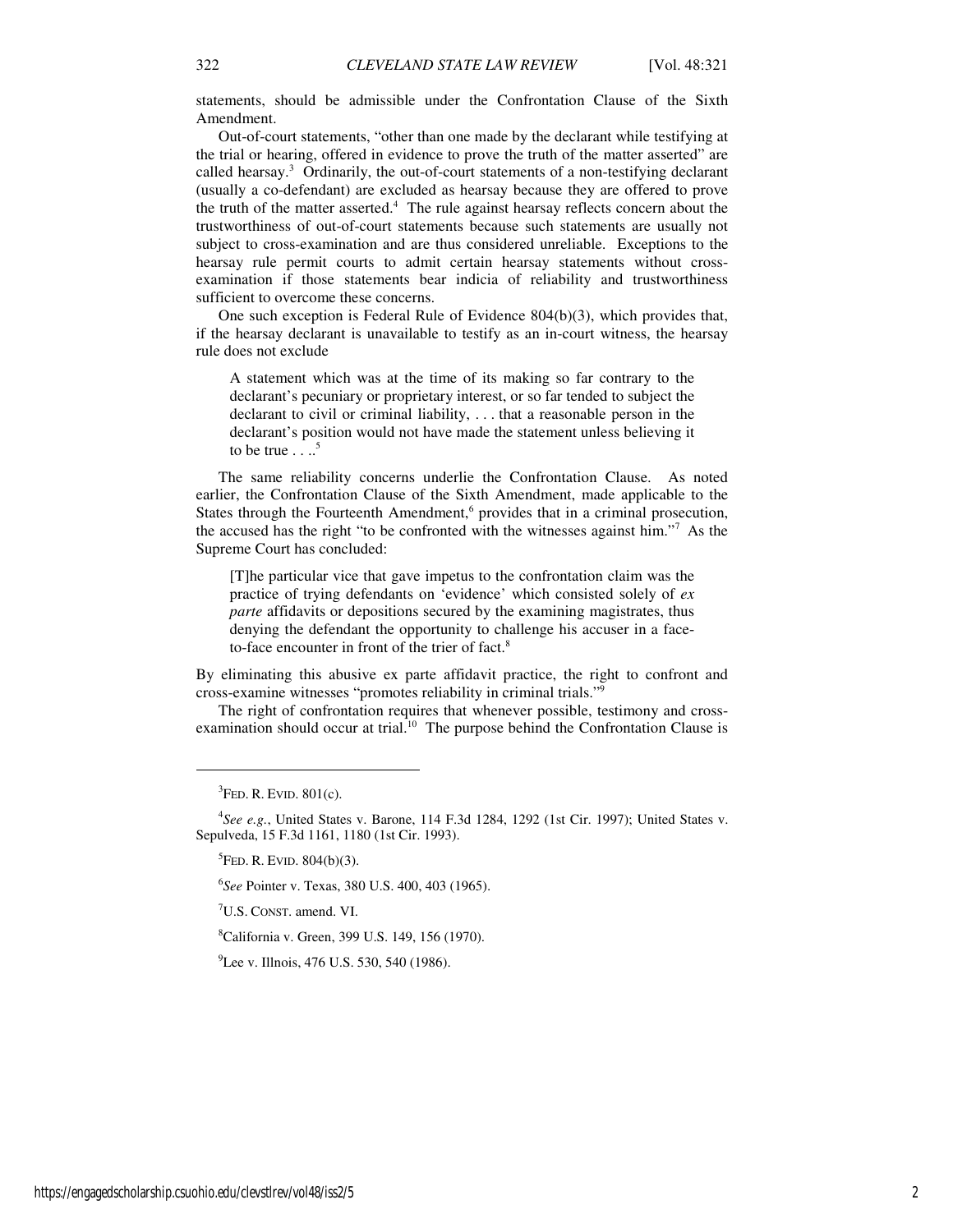two-fold: (1) to allow a criminal defendant the right to confront his or her accusing witness face-to-face in open court for truth-testing cross examinations; and (2) to give the jury an opportunity to judge the credibility of the witness through observation of the witness' demeanor.<sup>11</sup> Thus, "[t]he primary object [of the Clause is] to prevent depositions or ex parte affidavits. . . [from] being used against the prisoner in lieu of a personal examination and cross-examination of the witness[es]" against him<sup>12</sup> when the accuser is available to testify. The purpose of this Article is to suggest that if an *unavailable* accomplice's confession meets the requirements of FRE 804(b)(3), and thus is truly against the declarant's interest, that statement is sufficiently reliable to be admitted against the defendant as a firmly rooted hearsay exception under the Confrontation Clause without the need for cross-examination.

When the prosecution offers hearsay evidence against the accused in a criminal case, the question as to whether admission of that evidence would violate the Confrontation Clause is triggered.<sup>13</sup> If courts enforced the Confrontation Clause literally, they would exclude from evidence *any* hearsay statement made by a declarant who was not present or who did not testify at trial.<sup>14</sup> Thus, if the declarant has died before trial, as in the hypothetical posited at the beginning of this Article, his statement is automatically excluded from evidence simply because the defendant will never be able to face him in court. Accordingly, a literal application of the Confrontation Clause would abrogate any need for the hearsay rule and its exceptions in criminal cases.<sup>15</sup> The Supreme Court has recognized that such a result is "unintended and too extreme."<sup>16</sup> To avoid this result, the Supreme Court established in *Ohio v. Roberts*<sup>17</sup> a general approach for determining when hearsay statements incriminating the defendant are admissible under the Confrontation Clause.

Part IIA of this Article will discuss the two-part test set forth in *Ohio v. Roberts*. Part IIB will address *Lilly v. Virginia*, the Supreme Court's first attempt to resolve whether statements against penal interest are sufficiently reliable to be admissible under the Confrontation Clause. Part IIB will also explore the distinction between self-inculpatory and non-self-inculpatory statements, what constitutes a "firmly rooted" hearsay exception, and also the policy concerns behind creating a "firmly rooted" hearsay exception. Part III will then conclude why statements against penal interest qualify as a firmly rooted hearsay exception under the first prong of the *Roberts* test, and thus warrant dispensing with cross-examination.

<sup>12</sup>*Id.* at 242.

j

<sup>13</sup>*See* Tennessee v. Street, 471 U.S. 409, 413-14 (1985).

<sup>14</sup>*See Mattox*, 156 U.S. at 243.

<sup>15</sup>*See* CONLON & DOMBROFF, *supra* note 10, at § 3.310.

<sup>16</sup>*See* Bourjaily v. United States, 483 U.S. 171, 182 (1987) (quoting Ohio v. Roberts, 448 U.S. 56, 63 (1980)).

<sup>17</sup>448 U.S. 56 (1980).

<sup>&</sup>lt;sup>10</sup>See JOHN L. CONLON & MARK A. DOMBROFF, TRIAL HEARSAY: OBJECTIONS & EXCEPTIONS, § 3.410 (2d ed. 1996).

<sup>11</sup>*See* Mattox v. United States, 156 U.S. 237, 242-43 (1895).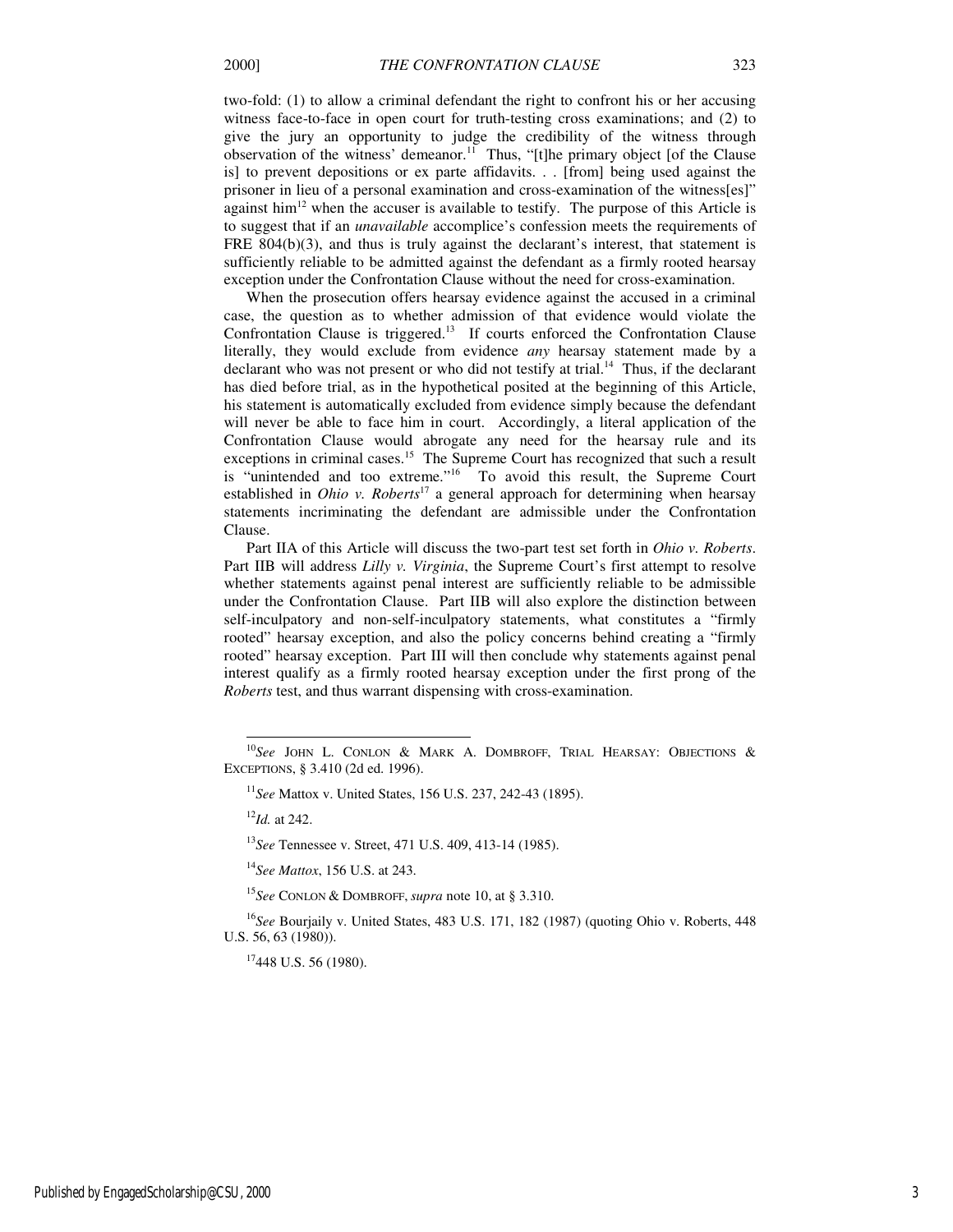#### II. THE TWO-PART TEST

#### *A. Ohio v. Roberts*

In *Ohio v. Roberts*, the Supreme Court established the criteria necessary to admit a hearsay statement over a Confrontation Clause objection. An out-of-court statement is admissible under the Confrontation Clause if the statement bears adequate "indicia of reliability" to justify the absence of cross-examination of the declarant.<sup>18</sup>

The Court in *Roberts* created a two-part test to determine if a statement bears adequate indicia of reliability.<sup>19</sup> Under the first prong of the test, a hearsay statement that falls within a "firmly rooted hearsay exception" is sufficiently reliable to be admitted without cross-examination.<sup>20</sup> The phrase "firmly rooted" is a very ambiguous concept in Confrontation Clause jurisprudence as there has been no definitive test for what constitutes a "firmly rooted" hearsay exception. In the alternative, under the second prong of the test, a hearsay statement is admitted under the Confrontation Clause if it has "particularized guarantees of trustworthiness" such that adversarial testing would be expected to add little, if anything, to the statements' reliability.<sup>21</sup> Therefore, if the statement meets a firmly rooted hearsay exception  $\sigma r$ has "particularized guarantees of trustworthiness," it bears adequate indicia of reliability and thus admission of the statement is proper without requiring the declarant to testify at trial. This Article will explore why the statements against penal interest hearsay exception is sufficiently reliable as a firmly rooted hearsay exception for purposes of the Confrontation Clause. The first Supreme Court case to address statements against penal interest as a firmly rooted hearsay exception under the first prong of the *Roberts* test was *Lilly v. Virginia*. 22

#### *B. Lilly v. Virginia*

In *Lilly v. Virginia*, three men—the defendant Benjamin Lee Lilly, his brother Mark, and another cohort were arrested after a crime spree involving robberies, a carjacking, and a murder. $23$  In a custodial confession, Mark admitted stealing alcoholic beverages but expressly stated that it was Lilly who masterminded the robberies, instigated the carjacking, and was the shooter in the murder.<sup>24</sup> Mark acknowledged he was present at the murder, but continually emphasized that he was

<sup>21</sup>*Id.*

 $\overline{a}$ 

 $22$ 527 U.S. 116 (1999).

<sup>23</sup>*See id.* at 120.

<sup>24</sup>*See id.*

<sup>18</sup>*Id.* at 65-66 (quoting Monevsi v. Stubbs, 408 U.S. 204, 213 (1972)).

<sup>&</sup>lt;sup>19</sup>When the challenged out-of-court statement was made in the course of a prior judicial proceeding, as a preliminary matter, the prosecution must either produce, or demonstrate the unavailability of, the declarant whose statement it wishes to use against the Defendant. *See* White v. Illinois, 502 U.S. 346, 354 (1992); *see also Roberts*, 448 U.S. at 65. In all other circumstances, an unavailability analysis is an unnecessary part of the Confrontation Clause inquiry. *See White*, 502 U.S. at 354.

<sup>20</sup>*See Roberts*, 448 U.S. at 66.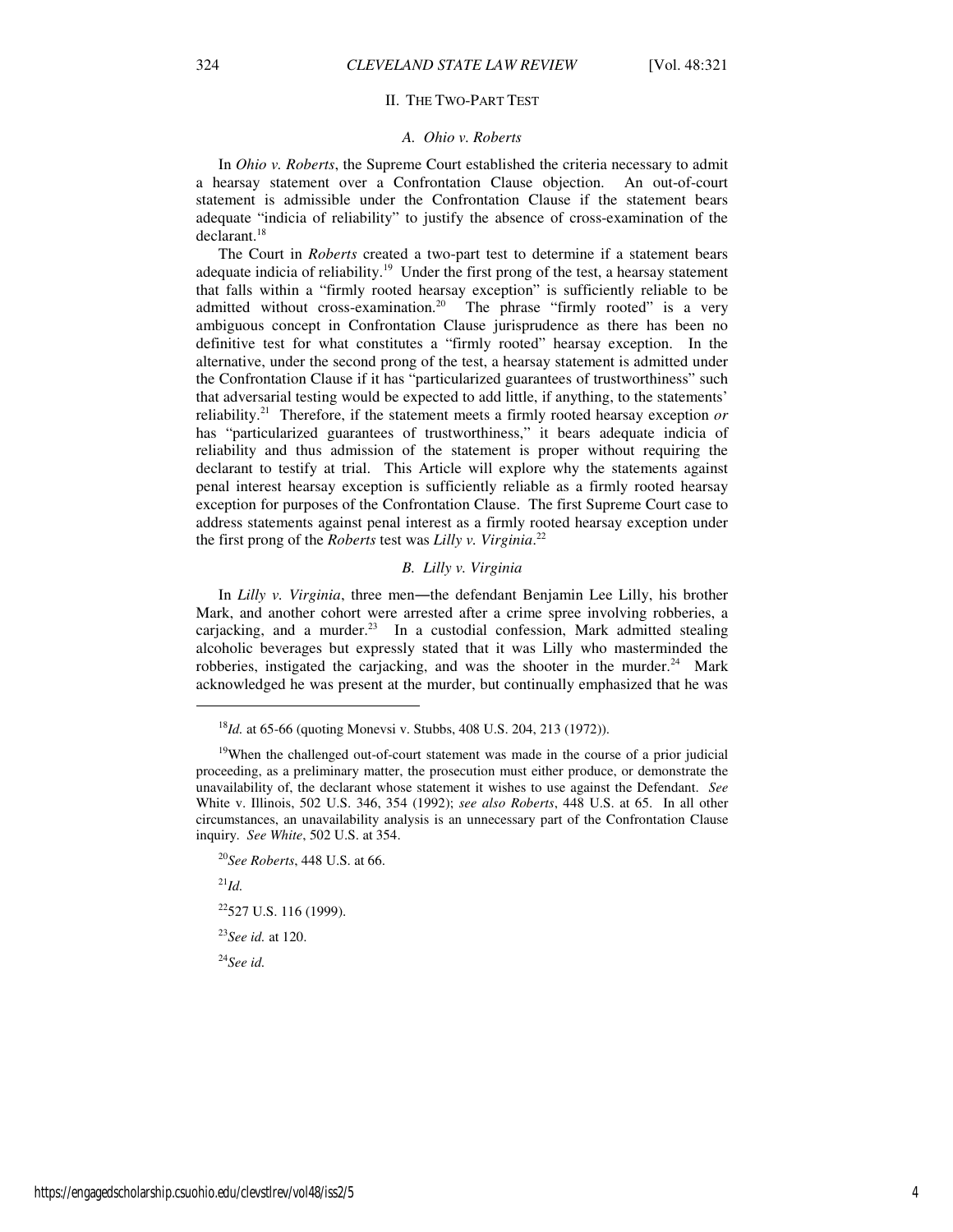drinking heavily during the entire spree and "didn't have nothing to do with the shooting."<sup>25</sup> In addition, "the police told Mark that he would be charged with armed robbery, and, . . . unless he broke 'family ties,'" he may have to serve a life sentence for his role in the crime.<sup>26</sup>

When the Commonwealth of Virginia called Mark as a witness at Lilly's criminal trial, Mark invoked his Fifth Amendment privilege against self-incrimination and was unavailable to testify.<sup>27</sup> The Commonwealth offered all of Mark's statements including the admission of stealing alcoholic beverages, that Lilly was the mastermind and the shooter, and that Mark was drinking heavily and had nothing to do with the shooting.<sup>28</sup> The defense "objected on the ground that the statements were not actually against Mark's penal interest because they shifted" blame for the crimes to the defendant and thus violated the Confrontation Clause.<sup>29</sup> Since Mark's confession implicated himself in the crime spree and exposed him to criminal liability and jail, the trial court admitted the entire confession over the Confrontation Clause objection. $30$  This confession demonstrates the concept of against penal interest. As a result, the defendant was convicted of murder and other crimes.<sup>31</sup>

The Virginia Supreme Court affirmed the convictions in holding "that Mark's statements were declarations of an unavailable witness against penal interest;" the reliability of the statements was established by other evidence; and all statements against penal interest, whether they shift blame or not, fall within a "firmly rooted exception" to the Virginia hearsay rule satisfying the requirements of the Confrontation Clause.<sup>32</sup>

The Virginia Supreme Court went on to note that to the extent Mark's statements were self-serving, in that they shifted blame to the defendant, goes to the weight and not the admissibility of the evidence.<sup>33</sup> Thus, the Virginia hearsay rule at issue in *Lilly* admits all statements that contain some declaration against penal interest. In contrast, Federal Rule 804(b)(3) prohibits the admission of non-self-inculpatory statements.<sup>34</sup> Furthermore, because the Virginia Supreme Court held that Mark's statements were reliable per a firmly rooted hearsay exception, the statements were admissible under the first prong of the *Roberts* test. Therefore, the court did not need

<sup>25</sup>*Id.*

j

<sup>26</sup>*See id.*

<sup>27</sup>*Lilly*, 527 U.S. at 121.

<sup>28</sup>*See id.* 121-22.

<sup>29</sup>*See id.*

<sup>30</sup>*See id.* at 122.

<sup>31</sup>*See id.* 

<sup>32</sup>*Lilly*, 527 U.S. at 122.

<sup>33</sup>*See id.*

<sup>34</sup>*See* Williamson v. United States, 512 U.S. 594, 600-01 (1994) ("[T]he most faithful reading of Rule 804(b)(3) is that it does not allow admission of non-self-inculpatory statements, even if they are made within a broader narrative that is generally selfinculpatory").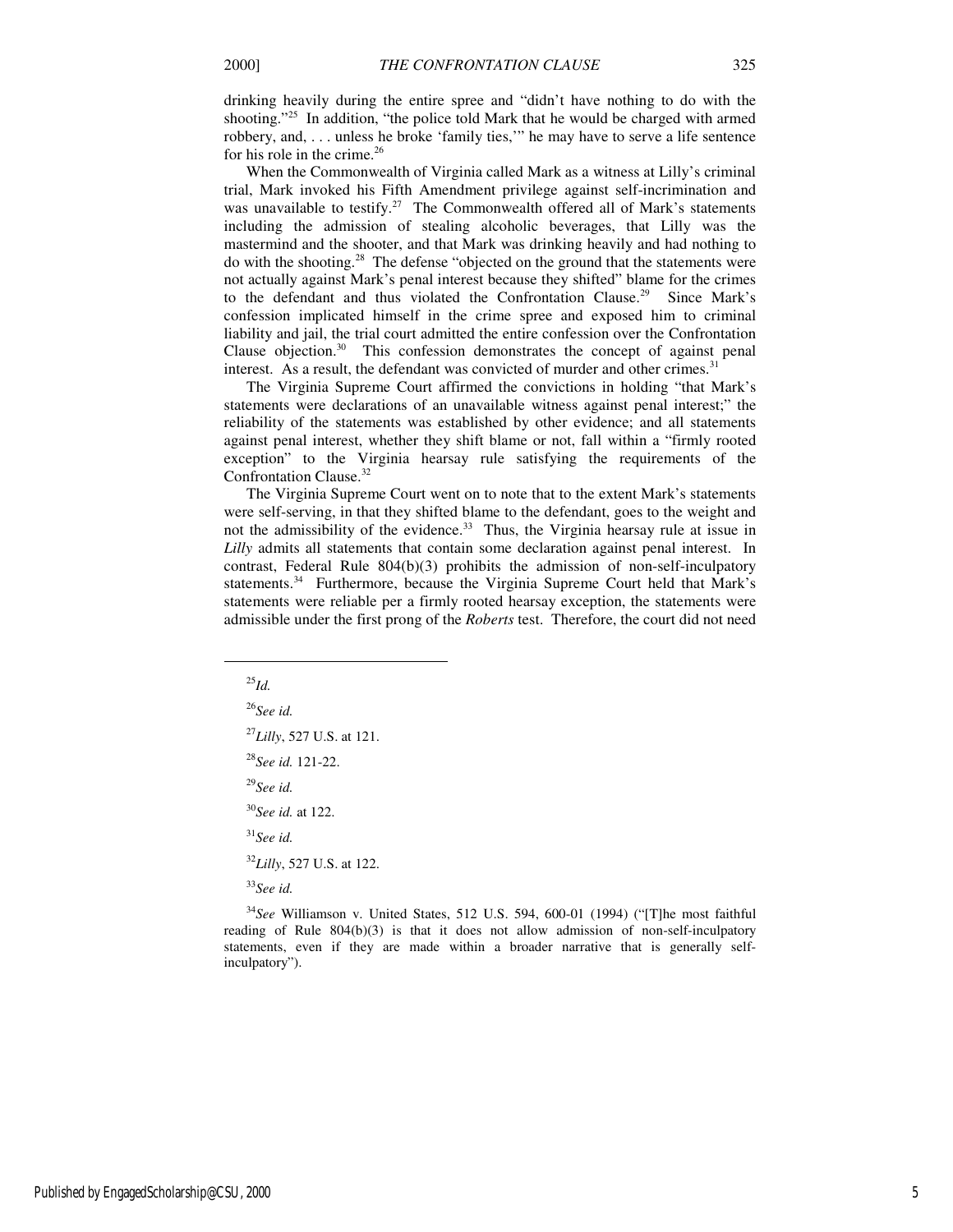to address whether those statements also possessed particularized guarantees of trustworthiness under the second prong of the *Roberts* test.

The United States Supreme Court reversed, with a 4 - 3 - 1 - 1 plurality noting that "non-self-inculpatory" statements, such as Mark's, are presumptive unreliable.<sup>35</sup> Further, the plurality concluded that all accomplice confessions that inculpate a criminal defendant (like Mark's) do not fall within a "firmly rooted" exception to the hearsay rule.<sup>36</sup> To understand what the Supreme Court was trying to accomplish in *Lilly*, it is helpful to look at the opinion in three contexts: the distinction between self-inculpatory and non-self-inculpatory statements; what constitutes a "firmly rooted" hearsay exception; and the policy concerns behind creating a "firmly rooted" hearsay exception such that dispensing with cross-examination is warranted.

#### 1. Self-Inculpatory v. Non-Self-Inculpatory Statements

The *Lilly* plurality, consisting of Justices' Stevens, Souter, Ginsburg, and Breyer, was primarily troubled that the statements against penal interest exception "encompasses statements that are inherently unreliable," such as the custodial confession in *Lilly* where the accomplice was shifting the blame to the defendant.<sup>37</sup> As a result, statements against penal interest cannot be admitted as a "firmly rooted" hearsay exception according to the plurality.<sup>38</sup>

The Court notes that 'declaration against penal interest' "defines too large a class for meaningful Confrontation Clause analysis."<sup>39</sup> In an attempt to categorize such statements, the plurality offered three situations where statements against penal interest are used in criminal trials: "(1) as voluntary admissions against the declarant; (2) as exculpatory evidence offered by a defendant who claims that the declarant committed, or was involved in, the offense; and (3) as evidence offered by the prosecution to establish the guilt of an alleged accomplice of the declarant."<sup>40</sup>

The first category of statements are admissible against the declarant if the declarant himself is on trial. For example, if Mark Lilly himself were on trial for stealing alcoholic beverages, his statements would unquestionably be admissible against him. $4<sup>1</sup>$  This is the same as an admission by a party opponent, a statement that is *not* hearsay.<sup>42</sup>

If, however, the declarant was a codefendant in a *joint* trial, then the admission of a statement against penal interest may result in a *Bruton* violation. Where a confession by a non-testifying codefendant is admitted, the defendant inculpated by the statement is denied the opportunity to cross-examine his codefendant, thus leaving the reliability of the statement untested. This is termed a *Bruton* violation

<sup>36</sup>*Id*. at 134 n.5.

<sup>37</sup>*Lilly*, 527 U.S. at 131.

<sup>38</sup>*Id*.

1

<sup>39</sup>*Id.* at 127 (*citing* Lee v. Illinois, 476 U.S. 530, 544 n.5 (1986)).

<sup>40</sup>*See Lilly*, 527 U.S. at 127.

<sup>41</sup>*See id.*

<sup>42</sup>*See* FED. R. EVID. 801(d)(2).

<sup>35</sup>*Lilly*, 527 U.S. at 133.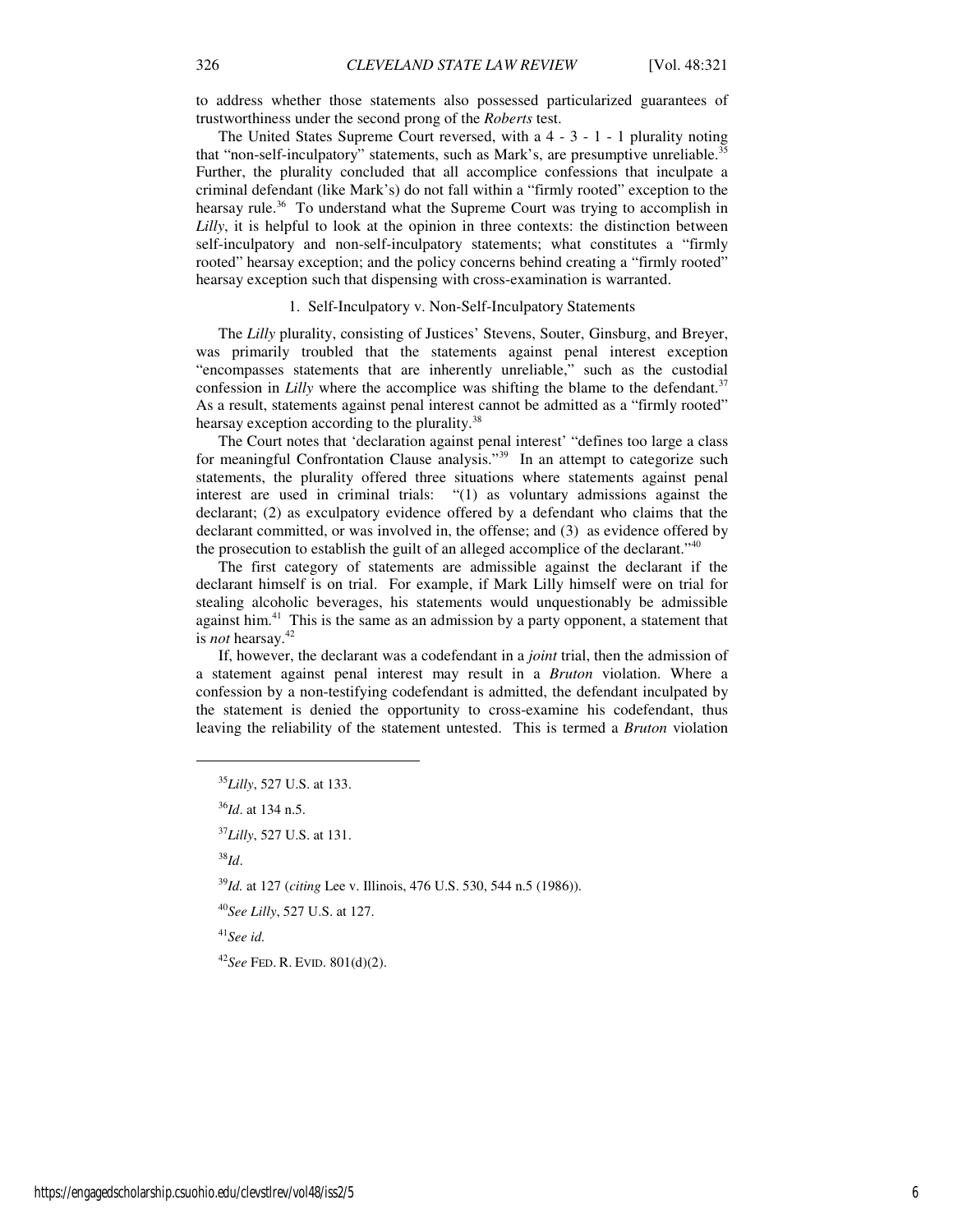after the case of *Bruton v. United States*. <sup>43</sup> Under *Bruton*, the prosecution cannot offer in a joint trial the nontestifying codefendant's confession naming the accused as a participant in the crime, even if the jury is instructed to consider that confession only against the codefendant.<sup>44</sup>

*Bruton* is problematic only in joint trials. Even in a joint trial, however, a *Bruton* violation only occurs if the codefendant's statement *directly* implicates the defendant.<sup>45</sup> Where the reference to the defendant is only indirect (i.e. merely acknowledging the existence of a getaway driver), and the jury can only complete the inference by relying on other evidence at trial, *Bruton* does not apply.<sup>46</sup>

The second category of statements against penal interest are, by definition, offered by the *accused*, not the prosecution. Thus, the admission of such statements does not involve Confrontation Clause concerns and there is no need to decide if these statements constitute a firmly rooted hearsay exception under *Roberts*. 47

It is this third category of statements, including statements "by an accomplice which incriminates a criminal defendant,"<sup>48</sup> that have divided the Courts of Appeals and district courts as to whether such statements are reliable enough to constitute a firmly rooted hearsay exception.<sup>49</sup>

The Supreme Court has consistently held that a codefendant's confession is "presumptively unreliable" when it implicates the defendant because those statements "may well be the product of the codefendant's desire to shift or spread blame, curry favor, avenge himself, or divert attention to another."<sup>50</sup> These types of statements are also known as "non-self-inculpatory statements." A "non-selfinculpatory statement" is a statement where an accomplice minimizes his own criminal responsibility and shifts blame to the defendant.<sup>51</sup> Thus, non-selfinculpatory statements are not statement's against the *declarant's* penal interest.

j

<sup>46</sup>*See* United States v. Wilson, 116 F.3d 1066, 1083 (5th Cir. 1997).

<sup>47</sup>*See Lilly*, 527 U.S. at 130.

<sup>48</sup>*Lee*, 476 U.S. at 544 n.5.

<sup>49</sup>*See e.g.*, United States v. Barone, 114 F.3d 1284, 1302 (1st Cir. 1997) ("[Where] it is clear that the statements inculpating both the declarant and the defendant were not made in order to limit the declarant's exposure to liability, the declarations against interest exception is properly treated as firmly rooted for Confrontation Clause purposes"); Neuman v. Rivers, 125 F.3d 315, 319-20 (6th Cir. 1997) (declaration against penal interest exception is firmly rooted); United States v. York, 933 F.2d 1343, 1363 (7th Cir. 1991) (same); United States v. Keltner, 147 F.3d 662, 670 (8th Cir. 1998) (same); LaGrand v. Stewart, 133 F.3d 1253, 1268- 69 (9th Cir. 1998) (stating in dicta that declaration against penal interest exception is firmly rooted). *But see* United States v. Flores, 985 F.2d 770, 775-76 (5th Cir. 1993) (not firmly rooted); Earnest v. Dorsey, 87 F.3d 1123, 1131 (10th Cir. 1996) (same). The rest of the circuits have declined to address the issue.

<sup>50</sup>*Lee*, 476 U.S. at 545.

<sup>51</sup>*See* United States v. Gallego, 191 F.3d 156, 168 (2d Cir. 1999).

<sup>43</sup>391 U.S. 123 (1968).

<sup>44</sup>*See id.*

<sup>45</sup>*See* Richardson v. Marsh, 481 U.S. 200, 209 (1987).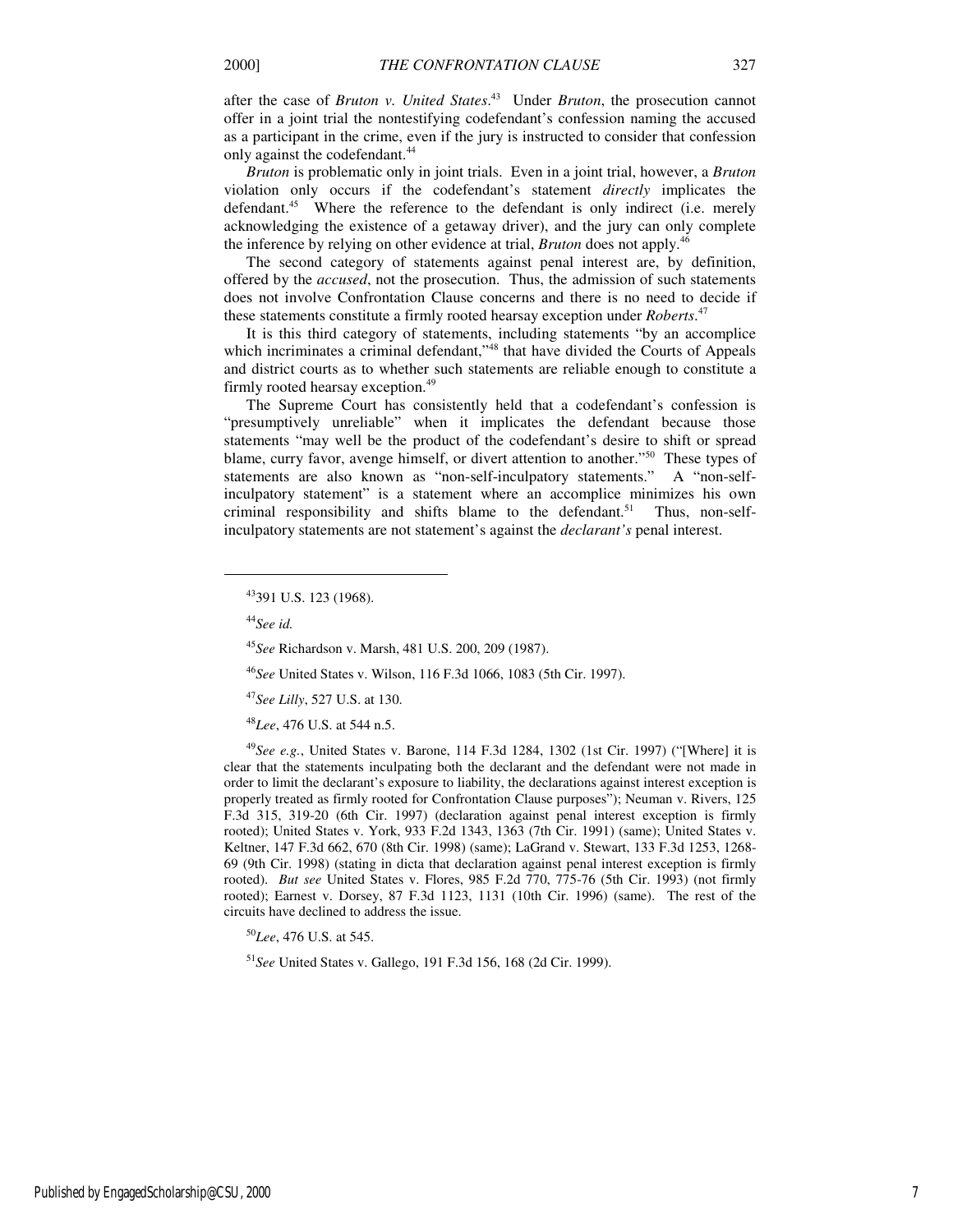Mark Lilly's confession is a non-self-inculpatory statement. Mark's statement completely minimized his own criminal responsibility. In effect, Mark said, "I stole some alcoholic beverages. But Ben Lilly masterminded the robberies. Ben instigated the carjacking. Ben shot [DeFilippis]. I was there, but I was drinking heavily and had nothing to do with these crimes."<sup>52</sup> Nowhere in this statement does Mark accept responsibility for the crimes other than to admit stealing alcoholic beverages. His entire statement directly implicates and shifts all of the blame to Ben.

As a result, Mark's inherently unreliable statement was a violation of Lilly's right to confrontation, and furthermore, did not constitute a firmly rooted hearsay exception under *Roberts*. The resulting violation was unanimous among the nine Justices in *Lilly*. In fact, Justice Scalia even termed the result a "paradigmatic Confrontation Clause violation."<sup>53</sup> However, the reasoning behind the plurality's opinion as to whether such a statement qualifies as a firmly rooted hearsay exception was sharply disagreed with by the five concurring Justices.

The concurrence of Chief Justice Rehnquist, joined by Justices O'Connor and Kennedy, conclude that there was a violation, but found the plurality's attempt at classifying the types of statements against penal interest to be "unwarranted and results[ing] in a complete ban on the government's use of accomplice confessions that inculpate a codefendant."<sup>54</sup> The Chief Justice went on to note that holding all such accomplice confessions inculpating a criminal defendant inadmissible was inappropriate in *Lilly* because part of the accomplice's confession was simply not even a statement against penal interest within the meaning of Rule  $804(b)(3)$ .<sup>55</sup> As a result, the plurality was not confronted with the issue of whether an accomplice statement that is genuinely self-inculpatory that also indirectly inculpates a codefendant is admissible under the Confrontation Clause. The Chief Justice did not foreclose on the possibility that such truly self-inculpatory statements are admissible as firmly rooted hearsay exceptions; he even suggested they should be admissible.<sup>56</sup> Justices Thomas and Scalia also were not willing to follow the plurality's approach that the Confrontation Clause imposes a "blanket ban on the government's use of accomplice statements that incriminate a defendant."<sup>57</sup> Justices Thomas and Scalia, although somewhat vague in their respective concurrences in *Lilly*, arguably subscribe to the view that *genuinely* self-inculpatory accomplice statements may be admissible as a firmly rooted hearsay exception.<sup>58</sup>

<sup>55</sup>*See id*.

1

<sup>56</sup>*See id.* at 144-49.

<sup>57</sup>*See id.* at 143.

<sup>58</sup>*See* Williamson v. United States, 512 U.S. 594, 619-20 (1994) (Kennedy, J., concurring, joined by Thomas, J.) (focusing on whether the custodial confession was truly self-inculpatory or motivated by a desire to curry favor with authorities); *see also id.* at 603 (Scalia, J., joining in Part II-A of the majority's or Justice O'Connor's opinion) (which stated "[e]ven the confessions of arrested accomplices may be admissible if they are truly self-inculpatory.")

<sup>52</sup>*Lilly*, 527 U.S. at 120-21.

<sup>53</sup>*Lilly*, 527 U.S. at 143 (Scalia, J., concurring).

<sup>54</sup>*Id.* at 145 (Rehnquist, J., concurring).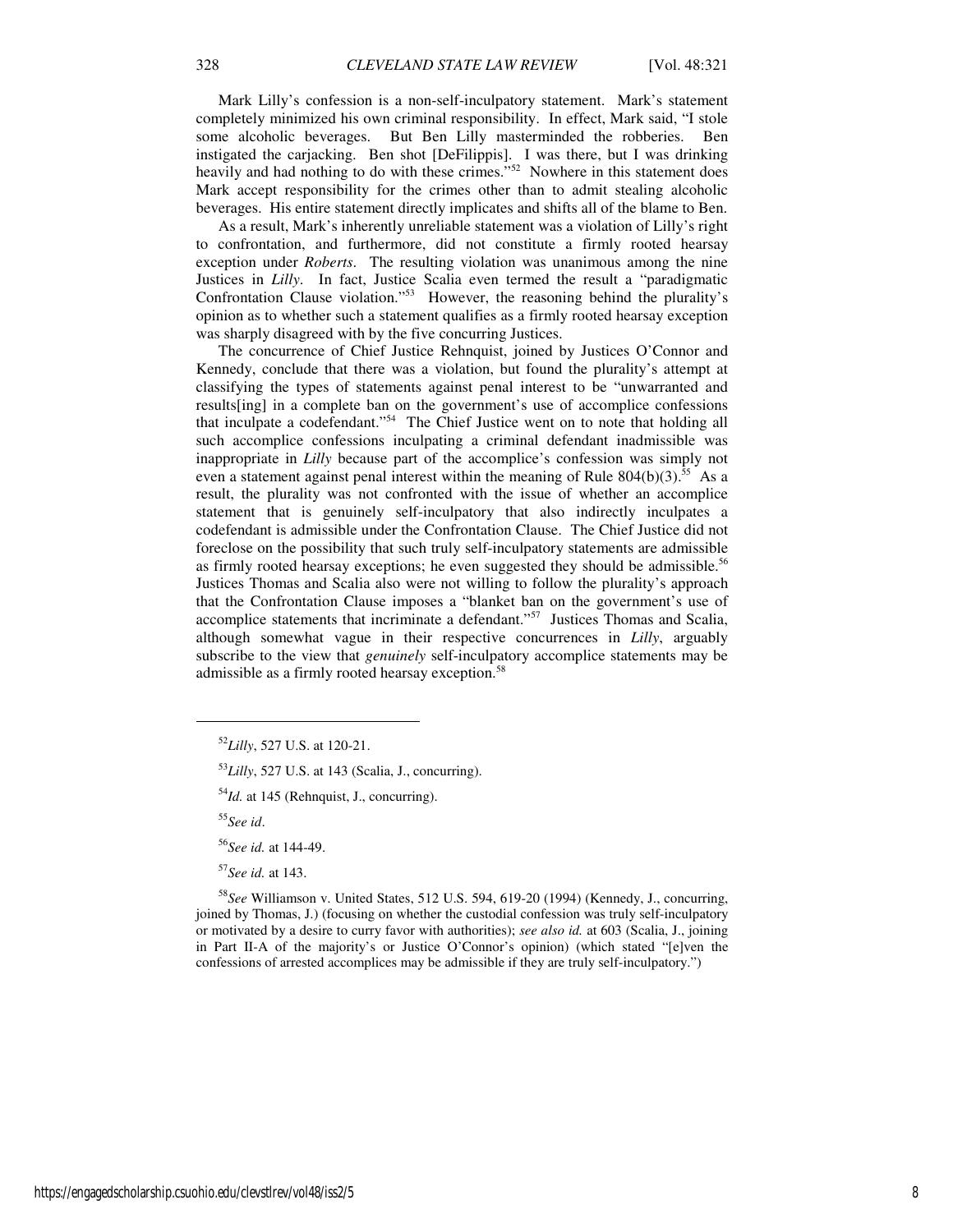As the Chief Justice's concurrence suggests, many confessions that inculpate a defendant are, however, genuinely *self*-inculpatory because the declarant may not minimize his role in the crime nor shift blame to the defendant.<sup>59</sup> It is these genuinely self-inculpatory statements that are inherently reliable. Compare Mark's statement with the hypothetical confession given at the beginning of the Article. The hypothetical declarant confessed to the main role in the crime, took responsibility for devising the scheme, and for almost all other actions associated with the crime. He

never once mentioned his accomplice. The only thing the declarant said to implicate the defendant was to acknowledge that he had a getaway driver. This only indirectly implicated the defendant. The declarant never attempted to shift the blame for the crime in any way. This is an example of a self-inculpatory statement. This is the type of statement that is trustworthy, and should be admitted against the defendant under the Confrontation Clause as a firmly rooted hearsay exception.

Even the Supreme Court, in *Dutton v. Evans*, <sup>60</sup> noted that the admission of an accomplice's spontaneous comment that *indirectly* inculpated the defendant did not violate the Confrontation Clause. The majority emphasized that the coconspirator spontaneously made the statement and "had no apparent reason to lie."<sup>61</sup> Similarly, accomplices that give self-inculpatory statements have no reason to lie, and thus their statements should qualify as a firmly rooted hearsay exception.

Other courts have followed this view. For example, in *United States v. York*,<sup>62</sup> the Seventh Circuit recognized that the reason why accomplice confessions incriminating a defendant are unreliable "stems largely from the presumption that such statements are self-serving, offered only to shift the blame from the declarant to another. But when . . . the declarant has not attempted to diminish his own role, there is little reason to suspect that portion of an otherwise reliable statement is untrustworthy." Thus, confessing to the main role in the crime, whether it be murdering someone or robbing a bank, demonstrates reliability of the statement. Accordingly, the genuinely self-inculpatory statement in *York* was held to be a firmly rooted exception to hearsay.<sup>63</sup>

Similarly, the Supreme Court recognized in *Williamson v. United States*, <sup>64</sup> that there are many circumstances in which Rule 804(b)(3) does allow the admission of statements that inculpate a criminal defendant. Such statements may be admissible "if they are truly self-inculpatory, rather than merely attempts to shift blame or curry favor." $65$  A statement that meets Rule 804(b)(3) is sufficiently against the declarant's penal interest that a reasonable person would not have made the statement unless believing it to be true.<sup>66</sup> This can only be determined from the surrounding

<sup>61</sup>*Id.* at 86-89.

<sup>62</sup>933 F.2d 1343, 1363 (7th Cir. 1991).

<sup>63</sup>*Id*. at 1362.

<sup>64</sup>512 U.S. 594, 603 (1994).

<sup>65</sup>*Id.*

j

<sup>66</sup>*See* FED. R. EVID. 804(b)(3).

<sup>59</sup>*See Lilly*, 527 U.S. at 142-49.

<sup>60</sup>400 U.S. 74, 89 (1970).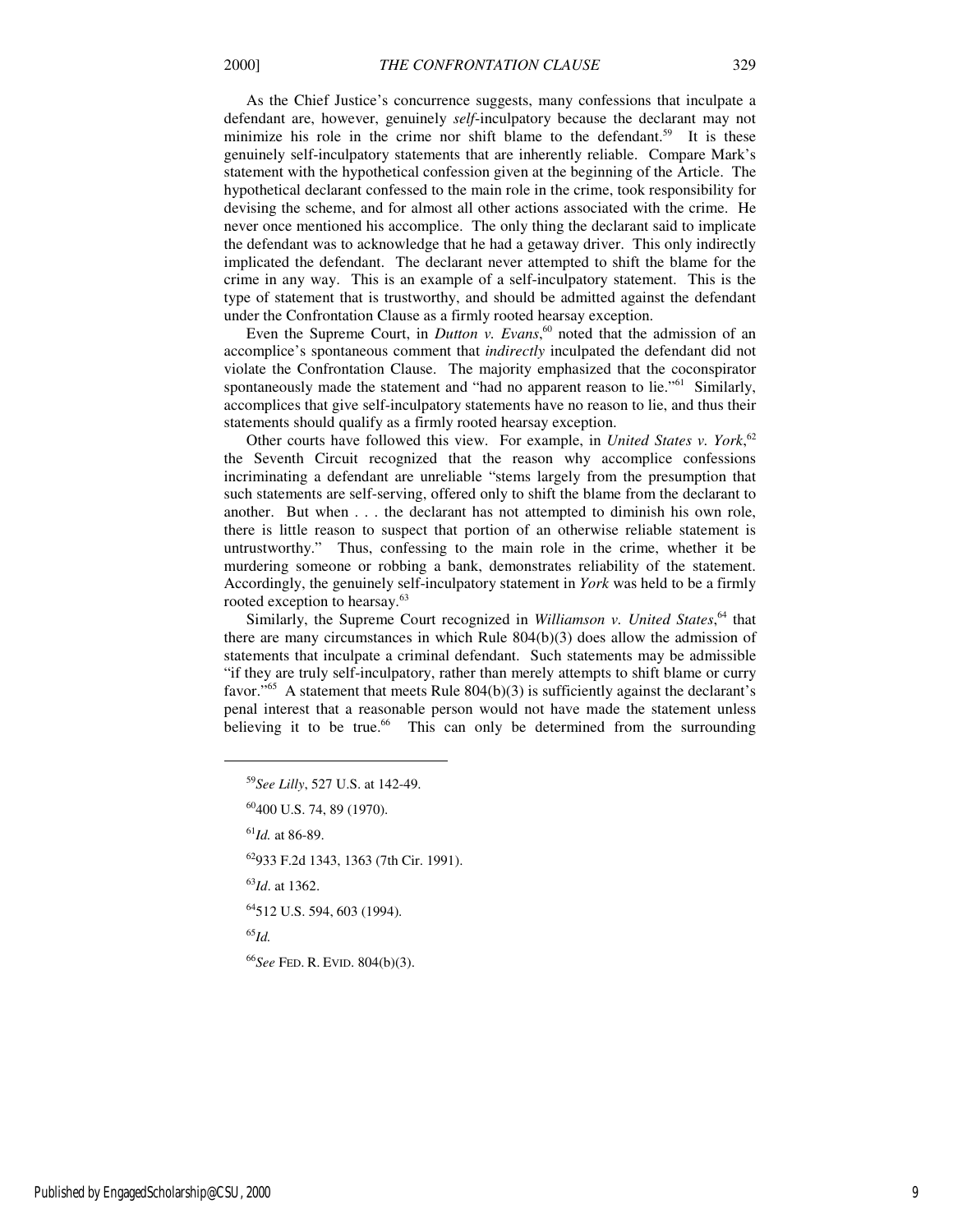circumstances. Non-self-inculpatory statements are simply not against a declarant's penal interest because the declarant is trying to shift the blame, not to inculpate himself.

As demonstrated in the hypothetical confession, self-inculpatory statements are typically voluntary, spontaneous, and not given in exchange for leniency or special treatment. This is because these factors alleviate the dangers that are present with a statement that attempts to shift blame.<sup>67</sup> The *Lilly* plurality failed to make a distinction between self-inculpatory and non-self-inculpatory statements. The Court was not confronted with a genuinely self-inculpatory accomplice statement that also inculpates a codefendant, yet in effect, it imposed a "blanket ban" on the admissibility of "all accomplice statements that incriminate a criminal defendant" as a firmly rooted hearsay exception. The danger in the Court's opinion is clearly that statements that truly are against the declarant's penal interest will not be admissible against the defendant. This surely cannot be what Congress intended when it codified Rule 804(b)(3). Statements that are truly self-inculpatory, those statements that meet FRE  $804(b)(3)$ , are not made in an attempt to curry favor or shift blame to the defendant.

The concept of a "statement against one's penal interest" should make intuitive sense. If there is no offer of leniency, and if a person does not shift the blame to another in an attempt to appear less culpable, the person would not make the statement exposing himself to jail unless he believed the statement to be true. There is no reason for people to make statements that could send them to jail unless they are getting a little "something" in return.

As a result, the plurality's opinion in *Lilly* should be limited to cases of *non*-selfinculpatory statements, and it should not apply to cases involving genuinely selfinculpatory statements because such statements do not produce the same dangers and concerns as a blame shifting statement, namely, a motivation to lie.

In contrast to the Virginia state law hearsay exception, Federal Rule  $804(b)(3)$ itself prohibits the admission of such non-self-inculpatory statements that name and shift blame to another.<sup>68</sup> Consequently, if a court was presented with a genuinely self-inculpatory statement (i.e. the hypothetical confession), *Lilly* does not foreclose the possibility that *Rule 804(b)(3)* qualifies as a firmly rooted hearsay exception under the first prong of *Roberts*. So, then, what exactly constitutes a "firmly rooted hearsay exception?" The next section will attempt to address that ambiguous concept.

#### 2. What is "Firmly Rooted"?

As previously noted, under the first prong of the *Roberts* test, a hearsay statement that meets a "firmly rooted" hearsay exception is admissible under the Confrontation Clause against the defendant because reliability can be inferred, without more, from such a statement.<sup>69</sup> While there is no definitive test for what constitutes a "firmly rooted" hearsay exception, the *Lilly* plurality emphasized that a hearsay exception is "firmly rooted" if in light of "longstanding judicial and legislative experience," it

1

<sup>67</sup>*See e.g*., *Dutton*, 400 U.S. at 89 (finding that a spontaneous statement against the declarant's penal interest does not create motivation to lie), *see also Lilly*, 527 U.S. at 142-49.

<sup>68</sup>*See Lilly*, 527 U.S. at 121-22.

<sup>69</sup>*See* White, 502 U.S. at 346; *Roberts*, 448 U.S. at 65.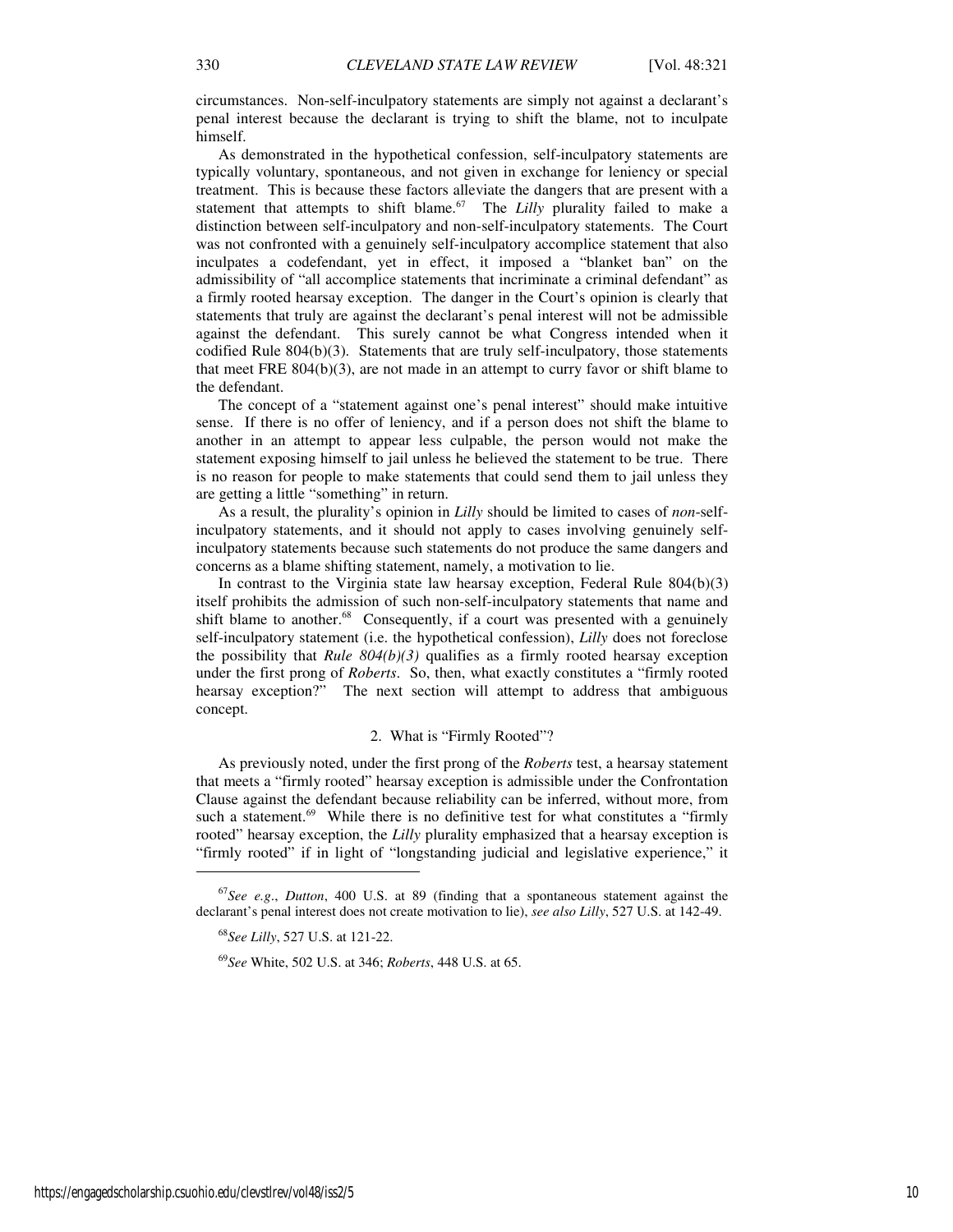"rest[s] [on] such [a] solid foundatio[n] that admission of virtually any evidence within [it] comports with the 'substance of the constitutional protection."<sup>70</sup> In other words, established practice of the hearsay exception must confirm that statements falling within that exception are inherently credible and are the equivalent of those statements required by the Constitution's preference for cross-examination.<sup>71</sup>

According to the plurality, the statements against penal interest exception does not meet this standard because the exception is "of quite recent vintage," and because the statements "function similarly to those used in the ancient *ex parte* affidavit system" when offered in the absence of the declarant.<sup>72</sup>

The danger in the plurality's opinion, however, is that the opinion is inconsistent with prior majority Court rationale. According to the Supreme Court, a hearsay exception may be firmly rooted when the exception is recognized in the Federal Rules of Evidence and in a significant majority of the States.<sup>73</sup> For example, the exception for spontaneous declarations "is at least two centuries old, . . . is currently recognized under Federal Rule of Evidence 803(2), and [is currently recognized] in nearly four-fifths of the States."<sup>74</sup>

Similarly, the exception for statements made for purposes of medical diagnosis or treatment is "recognized in Federal Rule of Evidence 803(4), and is equally widely accepted among the States."<sup>75</sup> The exception for statements made for purposes of medical diagnosis or treatment is, however, "of much more recent vintage, and to a large extent it was created by, rather than merely recognized in, Rule 803(4).<sup>"76</sup> In other words, longstanding judicial and legislative experience suggests that even relatively new exceptions can be firmly rooted if they are codified in the Federal Rules of Evidence and widely accepted in the States.

Unfortunately, the *Lilly* plurality did not explicitly state exactly how many years it takes before a hearsay exception is eligible for "firmly rooted" status. Furthermore, the *Lilly* plurality is misleading to the extent that it holds that the statements against penal interest exception is *not* based on longstanding judicial and legislative experience. The *Lilly* plurality failed to recognize that the concept of 'statements against interest' dates back to the common law. Although the interest had to be pecuniary or proprietary, that view has now been fully discredited. Moreover, the statements against penal interest hearsay exception has been codified in the Federal Rules of Evidence as Rule 804(b)(3) since the Rules were enacted in 1975. In addition, almost four-fifths of the States accept a statement against penal interest hearsay exception in their respective State evidence rules.<sup>77</sup> As a result, Rule

<sup>75</sup>*Id.*

1

<sup>76</sup>Richard D. Friedman, *Confrontation: The Search For Basic Principles*, 86 GEO. L.J. 1011, 1019 (1998).

 $77$ The presence of the statement against penal interest exception in the Federal Rules of Evidence, as the Rules were originally promulgated, in and of itself indicates widespread

<sup>70</sup>527 U.S. at 126 (citing *Roberts*, 448 U.S. at 66).

<sup>71</sup>527 U.S. at 126; *see also White*, 502 U.S. at 356.

<sup>72</sup>*See Lilly*, 527 U.S. at 131; *see also Mattox*, 156 U.S. at 242.

<sup>73</sup>*See White*, 502 U.S. at 356.

<sup>74</sup>*Id*. at 356 n.8.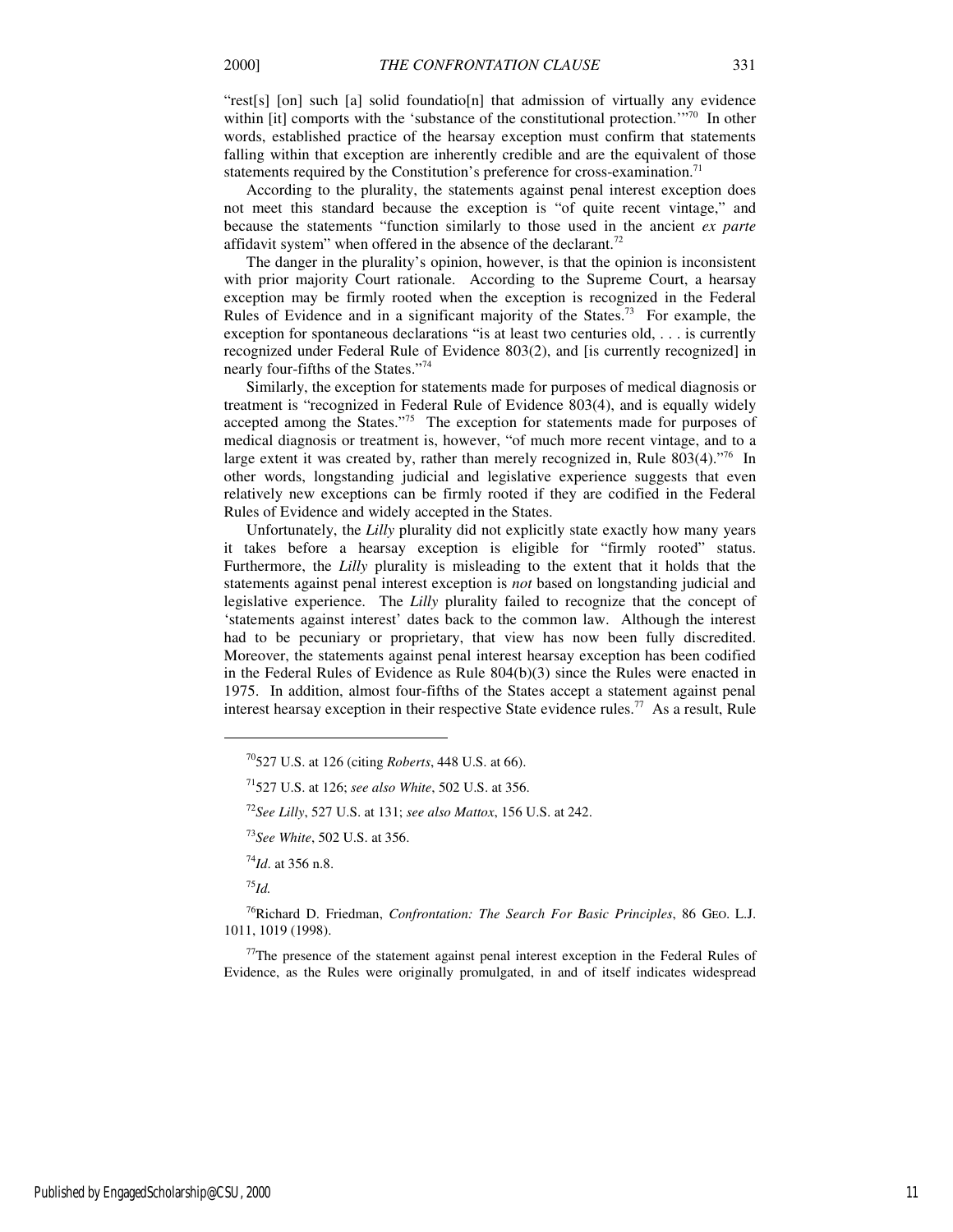804(b)(3) can also be supported by longstanding judicial and legislative experience. This suggests the Supreme Court should reevaluate *Lilly* with an eye toward acceptance of Rule  $804(b)(3)$  as a "firmly rooted" hearsay exception. The next section will explore why it is good policy to recognize Rule 804(b)(3) as a firmly rooted hearsay exception.

#### 3. Policy Concerns Behind Firmly Rooted Hearsay Exceptions

As noted in Part IIA of this Article, if a statement does not qualify as a firmly rooted hearsay exception, the statement is excluded under the Confrontation Clause unless it bears "particularized guarantees of trustworthiness" under the second prong of the *Roberts* test.<sup>78</sup> The second prong of the *Roberts* test requires courts to determine, based on the surrounding circumstances, whether the proffered out-ofcourt statement bears particularized guarantees of trustworthiness.<sup>79</sup> This is a fact driven issue that the *Lilly* court determined was subject to a *de novo* review.<sup>80</sup> As a result, not only are a trial court's resources consumed, but also the appellate courts resources are substantially depleted. Judicial economy is not promoted by this "duplicative review"<sup>81</sup> of whether a hearsay statement possesses particularized guarantees of trustworthiness.

By establishing firmly rooted exceptions to hearsay, courts are able to satisfy "the need for certainty in the workaday world of conducting criminal trials" because such exceptions do not require an unnecessary, extensive inquiry into the reliability of the statement.<sup>82</sup> Under a firmly rooted exception, reliability is inferred, and the second prong of the *Roberts* test is avoided.<sup>83</sup>

The *Lilly* plurality voiced genuine concerns about ensuring the reliability of statements admitted under a firmly rooted hearsay exception.<sup>84</sup> As the *Lilly* plurality properly concluded, statements made by an accomplice that directly implicate a defendant and shift blame to the defendant are not inherently reliable.<sup>85</sup> But those statements are not "declarations against penal interest" as referred to in Rule 804(b)(3). As demonstrated above, statements against penal interest that are genuinely self-inculpatory are sufficiently reliable to be firmly rooted. Further, establishing this clear rule will simplify Confrontation Clause analysis in lower courts and will also conserve valuable judicial resources.

Public policy also dictates against imposition of a "blanket ban" on the use of an accomplice's statement against penal interest inculpating a defendant. As Justice

<sup>79</sup>*Id*. at 65-66.

<sup>80</sup>527 U.S. at 136.

<sup>81</sup>*See* Stone v. I.N.S., 514 U.S. 386, 399 (1995).

<sup>82</sup>*Roberts*, 448 U.S. at 66.

<sup>83</sup>*Id.*

j

<sup>84</sup>*See supra* Part II.B.2.

<sup>85</sup>*Id.*

acceptance because the Rules have been closely adopted in about forty states. Friedman, *supra* note 76, at 1020.

<sup>78</sup>*Roberts*, 448 U.S. at 66.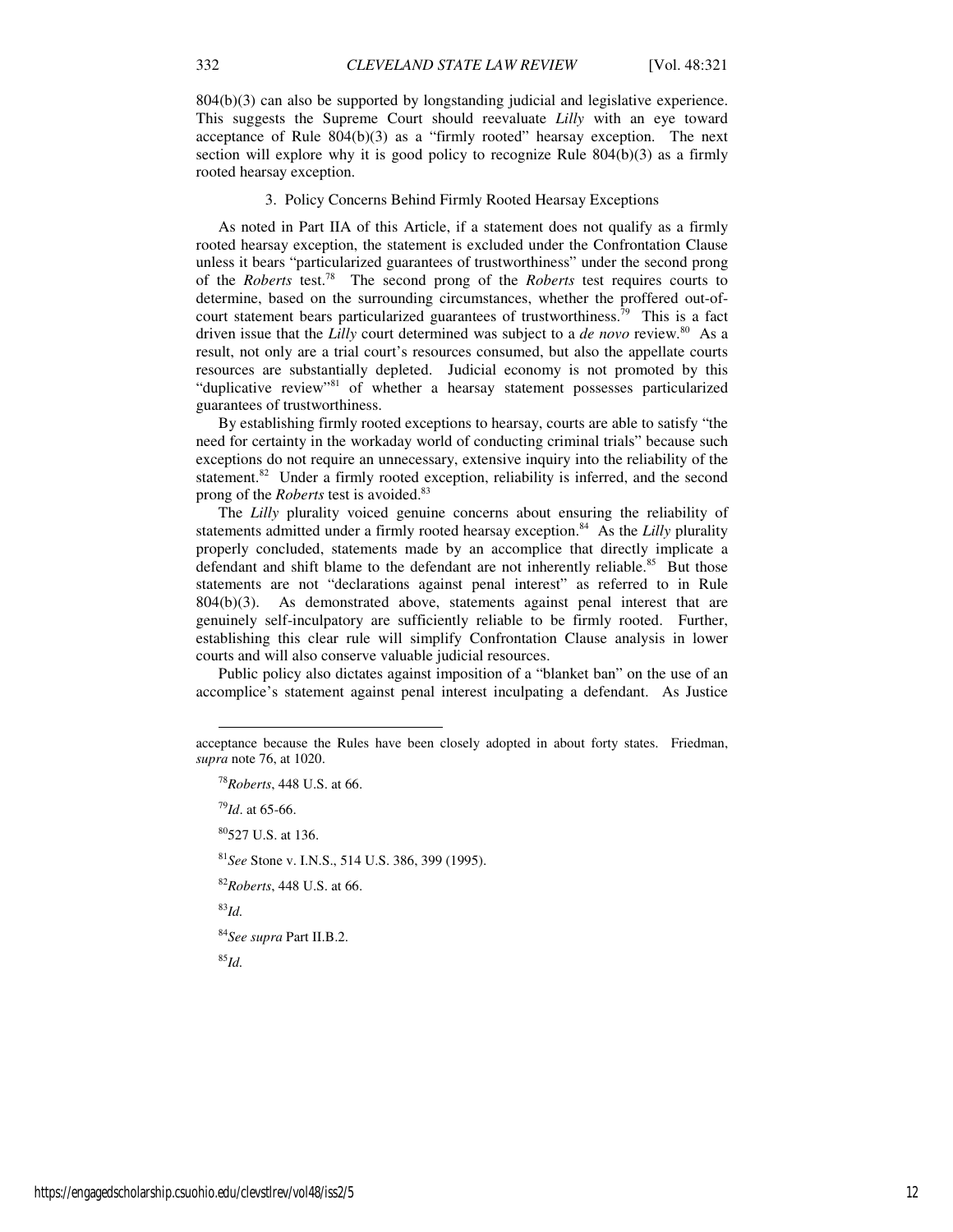Scalia opined in his concurrence in *Lilly*, "Such an approach not only departs from an original understanding of the Confrontation Clause but also freezes our jurisprudence by making trial court decisions excluding such statements virtually unreviewable."86

In addition, fundamental fairness dictates that an accomplice's confession that meets the requirements of Rule 804(b)(3), and is thus genuinely self-inculpatory, should be admissible if the declarant truly is unavailable. For example, in the hypothetical posited at the beginning of the Article, the accomplice was *Mirandized*, waived his right to an attorney, and then voluntarily confessed to the crimes, implicitly implicating the defendant. The accomplice then dies. The authorities did everything right - there was no coercion, no leniency offered, and no violation of any of the accomplice's constitutional rights. In fact, there was nothing more the authorities could have done to preserve the evidence. There is no question these statements have probative value. To exclude such probative statements flies in the face of the Confrontation Clause, given that the Confrontation Clause has as a basic purpose the promotion of the "'integrity of the fact-finding process.'"<sup>87</sup>

Usually, a declarant is unavailable to testify against a defendant because invokes his Fifth Amendment right against self-incrimination knowing the statement inculpates himself. But where the declarant has died, the prosecution is offering the confession because there is no other possible way to call the declarant to the stand and testify. The fact-finding process is best promoted by the admission of *truly* selfinculpatory statements against penal interest, which Rule  $804(b)(3)$  requires, as a firmly rooted hearsay exception under the Confrontation Clause.

#### III. CONCLUSION

Statements against penal interest that inculpate an accused should be admitted as a firmly rooted hearsay exception under the Confrontation Clause. Federal Rule  $804(b)(3)$  has longstanding judicial and legislative experience. The exception has been around for twenty-five years, is codified in the Federal Rules of Evidence, and has been widely accepted in approximately four-fifths of the States.

Moreover, the core concern of admitting hearsay statements into evidence without cross-examination rests upon the inherent reliability of the statements. Hearsay statements that meet the requirements of Rule 804(b)(3), and thus are truly against the declarant's penal interest, are reliable. The question is whether the statement was sufficiently against the declarant's interest when made.<sup>88</sup> Truly selfinculpatory statements will always be against the declarant's interest. These are the types of statements Congress intended to admit as reliable under Rule 804(b)(3), and thus should be admissible as a firmly rooted hearsay exception under the Confrontation Clause.

In contrast, non-self-inculpatory statements, as in *Lilly*, will never be against the declarant's interest because they shift blame. As the Court in *Lilly* was correct in finding a Confrontation Clause violation, the plurality did more harm than good

j

<sup>86</sup>527 U.S. at 144.

<sup>87</sup>*White*, 502 U.S. at 356-57 (citing Coy v. Iowa, 487 U.S. 1012, 1020 (1988) and quoting Kentucky v. Stincer, 482 U.S. 730, 736 (1987)).

<sup>88</sup>Williamson v. United States, 512 U.S. 594, 603-04 (1994).